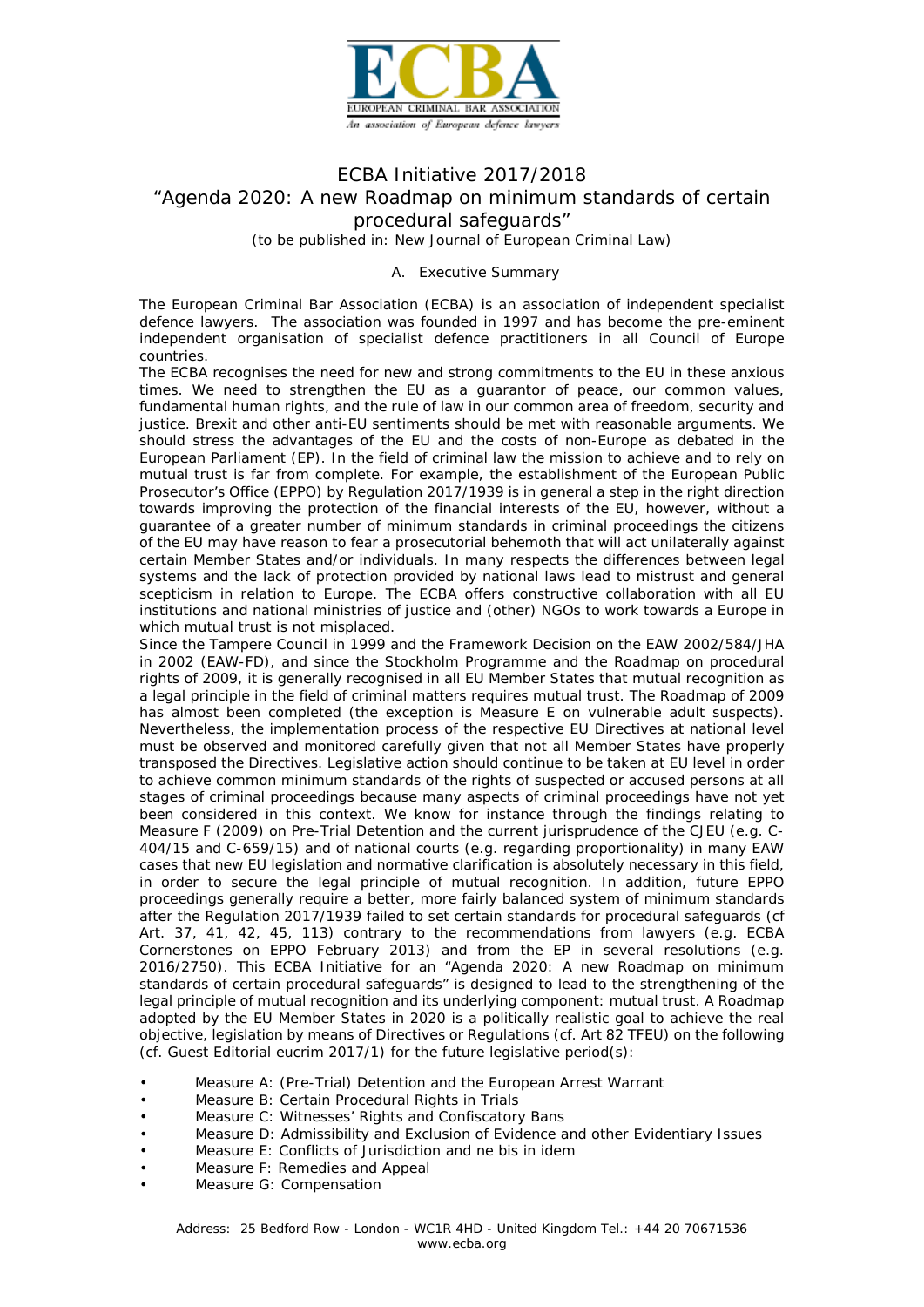

#### B. The European Criminal Bar Association

Today the ECBA represents over 40 different European countries including all EU Member States. The membership is composed of individual defence practitioners and national defence associations. The ECBA's aim is to promote the fundamental rights of individuals under investigation, suspects, accused and convicted defendants, not only in theory, but also in the daily practice in criminal proceedings throughout Europe. In 2016 a sub-association, the European Fraud and Compliance Lawyers [\(www.efcl.eu\)](http://www.efcl.eu/), was founded; the EFCL holds an annual conference in June.

Through its conferences, committees, working-groups, website and newsletters the ECBA provides a suitable forum to access up-to-date information on legal developments. Through the work of its board, the (new) Human Rights Committee, the (new) Committee on EU Legislation and all members the association actively seeks to shape future legislation with a view to ensuring that the rights of European citizens in criminal proceedings are enhanced in practice. Through the networking opportunities available with individual and collective membership, members establish one to one contact with other practitioners and national defence associations in other Member States both with a view to the exchange of information and to practical cooperation in specific cases. This experience from comparative jurisdictions shapes and informs the submissions which are made by the ECBA to the lawmakers, and ensures that those submissions are given due weight.

The ECBA was a member of the EU Justice Forum and participates in several EU-projects (e.g. training events for defence lawyers jointly with ERA and EIPA; networking/legal aid; letter of rights; pre-trial emergency defence; European Arrest Warrant; translation and interpretation; SUPRALAT; rights of children). We have been regularly invited to many EU experts' meetings and we are regularly consulted by EU institutions concerning criminal law issues. We have established and constructive relations to the Council of Bars and Law Societies of Europe [\(www.ccbe.eu\)](http://www.ccbe.eu/) and other European organisations. Further information on the ECBA can be found at our website: [www.ecba.org.](http://www.ecba.org/)

## C. Mutual Recognition and Mutual Trust in Criminal Matters

## I. History of EU Legislation on Procedural Rights

Since the Maastricht Treaty 1992/1993, the Amsterdam Treaty 1997/1999 and the Tampere Council in 1999, the legal principle of mutual recognition of judicial decisions has been continually established and ultimately laid down in the Lisbon Treaty 2007/2009 in Art. 67, 82 TFEU. Mutual recognition as a generally recognised legal principle in the field of criminal matters requires mutual trust. This was clearly expressed in 2009 by the Stockholm Programme and the "first" Roadmap on procedural safeguards. Nobody in Europe can disavow or ignore the political success story in this field since the adoption of the "first" Roadmap in 2009. The ECBA is proud to have constructively contributed to the formation of the "first" Roadmap from 2002 to 2009, which was a thorny path, and to the subsequent EU legislation on the various measures in the field of procedural safeguards after 2009 (in particular translation/interpretation, right to information, access to a lawyer and legal aid, rights of children, presumption of innocence and right to silence, right to be present at trial). We are still missing an appropriate Measure on EU wide minimum standards for the specific protection of vulnerable adult suspects (cf. Measure E of the 2009 Roadmap), for example those people with disabilities, and we urge the responsible politicians insofar to complete the "first" Roadmap of 2009. We are also yet to take the next step following the Green Paper on Pre-Trial Detention (Measure F of the 2009 Roadmap) and the "Lisbonising" process of the EAW-FD despite certain jurisprudence of the CJEU and many national courts that provide obstacles for surrender and describe reasons not to trust and not to recognise mutually judicial decisions from other EU Member States (cf. Commission Notice of 28 09 2017: Handbook on EAW C 2017/6389; Cost of Non-Europe Report EPRS December 2017).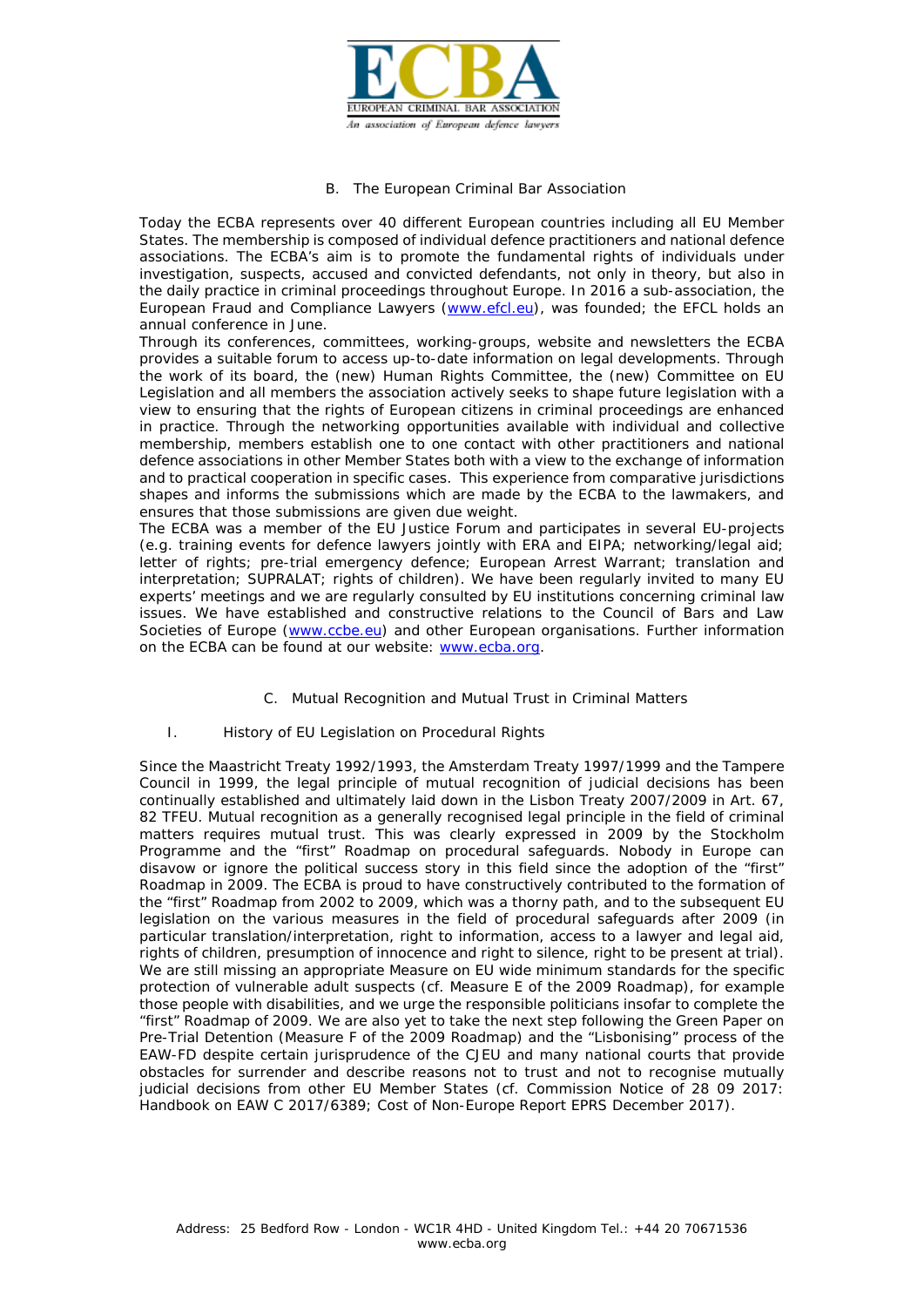

## II. Present

The CJEU aims to establish mutual trust even as a legal principle in the EU (cf C-404/15 and 659/15) in order to guarantee fundamental rights effectively. The mission of achieving mutual trust normatively and factually has not been completed because partial distrust as an empirical phenomenon still clearly exists between EU Member States and from the EU citizens' point of view. Therefore, we must carefully observe the implementation process of all the Directives that were adopted in conjunction with the Roadmap after 2009 and the additional Directive (EU) 2016/343 on presumption of innocence and the right to be present at the trial. We would like to express our expectation that the defence lawyers working at the European level represented by the ECBA and the CCBE will be part of the compliance process directed by the Commission in order to improve the quality of process and outcome of this necessary compliance regarding the implementation of EU legislation at the national level.

The Commission and the 20 (22) participating Member States expect to launch the EPPO in autumn 2019. Luxembourg will be the host city for EPPO. There will be an interim administration arrangement in place until November 2020 when it is expected that EPPO will be in a position to manage its own offices. A draft of potential rules of procedure are to be submitted by November 2019. This will deal with the daily operating bases of EPPO. It is not considered that compliance or non-compliance with internal rules will be a matter that could be reviewed by the CJEU (cf Regulation 2017/1939 Art 42). However, we would like to express our expectation that the defence lawyers working at the European level represented by the ECBA and the CCBE will be part of the process of drafting those rules of procedure (EPPO).

Further procedural safeguards in criminal proceedings and more common minimum standards (cf. Art 82 TFEU) are not yet on the political EU agenda.

- III. Need for action due to obvious shortcomings
- 1. (Pre-Trial) Detention and European Arrest Warrant

We should attempt to improve, to modernize and to "lisbonise" the existing mutual recognition instrument, the European Arrest Warrant, that covers pre-trial detention and final judgements (cf *ECBA Handbook on the EAW*: [http://handbook.ecba-eaw.org/\)](http://handbook.ecba-eaw.org/). Certain rights of prisoners should be guaranteed at a minimum level. Effective legislative measures at the EU level are lacking in the entire area of pre-trial detention (cf. Measure F of the 2009 Roadmap) where the EU competence according Art 82 TFEU is not in doubt: The very different standards in prison conditions infringe partly the legal principle of human dignity and have become obstacles to EAW proceedings (cf Commission Notice of 28 09 2017: Handbook on EAW C 2017/6389; Cost of Non-Europe Report EPRS December 2017). Art 33 of the Regulation 2017/1939 on EPPO refers to national law (only). The European Supervision Order is actually not used in practise and the Framework Decision (2009/829/JHA) is still not (or not properly) implemented in many Member States (cf FRA report 2016 p. 30 ff). There are no minimum standards for the legal and factual requirements for both a national arrest warrant and an EAW. This leads to fundamental problems, for instance in cases which clearly lack proportionality (contrary to the EIO, cf Art 6 Directive 2014/14/EU). There are no EU standards for time limits for pre-trial detention or less intrusive measures or specific remedies and/or regular judicial control by the responsible authorities. An arrest warrant should always be a measure of last resort in Europe. Practical issues arise repeatedly regarding access to the file and intentional non-disclosure of (exculpatory) information by the state authorities throughout Europe; the Regulation 2017/1939 on EPPO refers in Art 45 par 2 to national law (only).

2. Certain Procedural Rights in Trials Apart from the right to be present in trials (Directive 2016/343/EU) the entire trial phase suffers from a lack of protection (including remedies) for defendants due to national differences without any legally binding and functional concrete minimum standards. Despite the general clauses in Art 6, 13 ECHR, in Art 14 ICCPR and in Art 47 ff CFEU and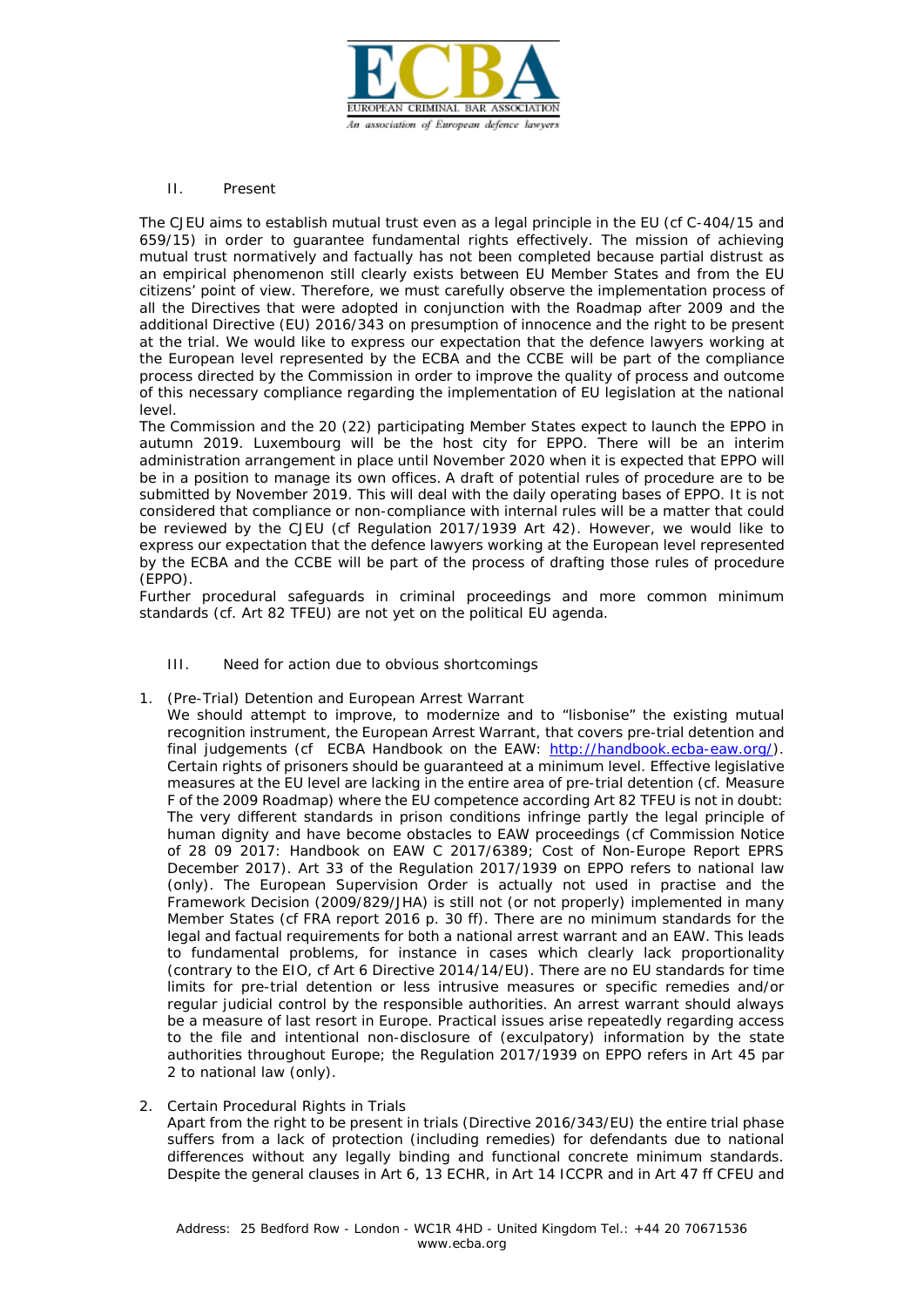

the corresponding jurisprudence the daily practises in certain Member States provides multiple violations of these rules which are applicable for the accused and/or the defence lawyer. The areas in which these rules are violated include: admission and limitation function of bill of indictments, impartiality and independence of judges and prosecutors (right to recuse), continuous and confidential access to the lawyer (seating order), access to the complete files (information), right to defence statement, right to confrontation with witnesses, right to directly ask questions to witnesses (cross examination), right to request for evidence, recording of trials and right to access to recordings and minutes. Regarding future EPPO proceedings we have to be aware of the weak framework regarding forum choice in Art 26 par 4 and 36 par 3 Regulation 2017/1939 and the weaknesses of judicial control (cf. Art 42).

3. Witnesses' Rights and Confiscatory Bans

There should be minimum standards for witnesses' rights, legal privileges and corresponding confiscatory bans. Transnational investigations and future EPPO proceedings should have common minimum standards in order to protect all citizens equally who are concerned of any criminal investigation or trial in the EU. It should be a matter of course that a witness is allowed to consult a lawyer before any questioning, therefore witnesses should have the right to continuing and confidential access to a lawyer; that must apply to all concerned civil parties (e.g. companies). Witnesses need a legally secured right to silence when the possibility of self-incriminating statements exists (cf. Directive 2013/48/EU Art 2 par 3 and recital 21). The traditional legal privileges must be recognised and respected in all criminal proceedings throughout Europe. Dangers of forum shopping can be reduced. Existing rules for the protection of victims have to be considered (cf. Directive 2012/29/EU).

4. Admissibility and Exclusion of Evidence and other Evidentiary Issues

Other evidentiary issues (the admissibility or exclusion of evidence, the right of the defence to gather or to request for evidence, recording of police interviews) need certain minimum rules alike. After the implementation of the European Investigation Order (Directive 2014/41/EU), the potential adoption of a Regulation on a Protection and Preservation Order (COM 2018-225) and other evidence related measures, and in future EPPO proceedings it is necessary that an adequate participation of the defence (right to confrontation) and/or subsequently control by the defence (access to the file) is safeguarded during the investigative stage of the proceeding, i.e. before formal accusation at court. All these issues are essential in order to establish the required mutual trust in the EU (cf. Art 82 par 2 TFEU). The Regulation 2017/1939 on EPPO avoids any solution in Art 37, 45 and demonstrates the political difficulties and failure to achieve constructive concepts at EU level. The issues remain.

5. Conflicts of Jurisdiction and ne bis in idem

Conflicts of jurisdiction (Art. 82 par. 1 b) TFEU) arise when two or more Member States claim criminal jurisdiction to investigate, prosecute and adjudicate suspicious criminal conduct; an area that certainly relates to the issue of ne bis in idem (Art 50 CFEU, Art 54 CISA) where we have a precise legal framework and certain jurisprudence but where many practical problems exist and remain. In addition, it is self-evident that double or multiple prosecution and trials should be avoided in a common area of freedom, security and justice. Parallel criminal proceedings can endanger the interests of all parties involved. Different legal regimes in connection with parallel proceedings produce uncertainties and lacks of foreseeability. When several countries exercise jurisdiction over the same facts efforts and resources are wasted and lead to potentially arbitrary and diverging results. The outcome of the Commission's efforts starting with the Green Paper in 2005 is poor: the Framework Decision on prevention and settlement of conflicts of exercise of jurisdiction in criminal proceedings (2009/948/JHA), adopted on 30 November 2009 just before the Lisbon Treaty entered into force, establishes a simple concept of communication between the involved Member States. Where it is not possible to reach consensus the matter may be referred to Eurojust where very flexible guidelines were established in 2003. The analysis is: neither binding rules preventing conflicts of jurisdiction nor reliable mechanisms to resolve conflicts of jurisdiction exist at EU level. However, the legal principle of ne bis in idem demands normatively for better protection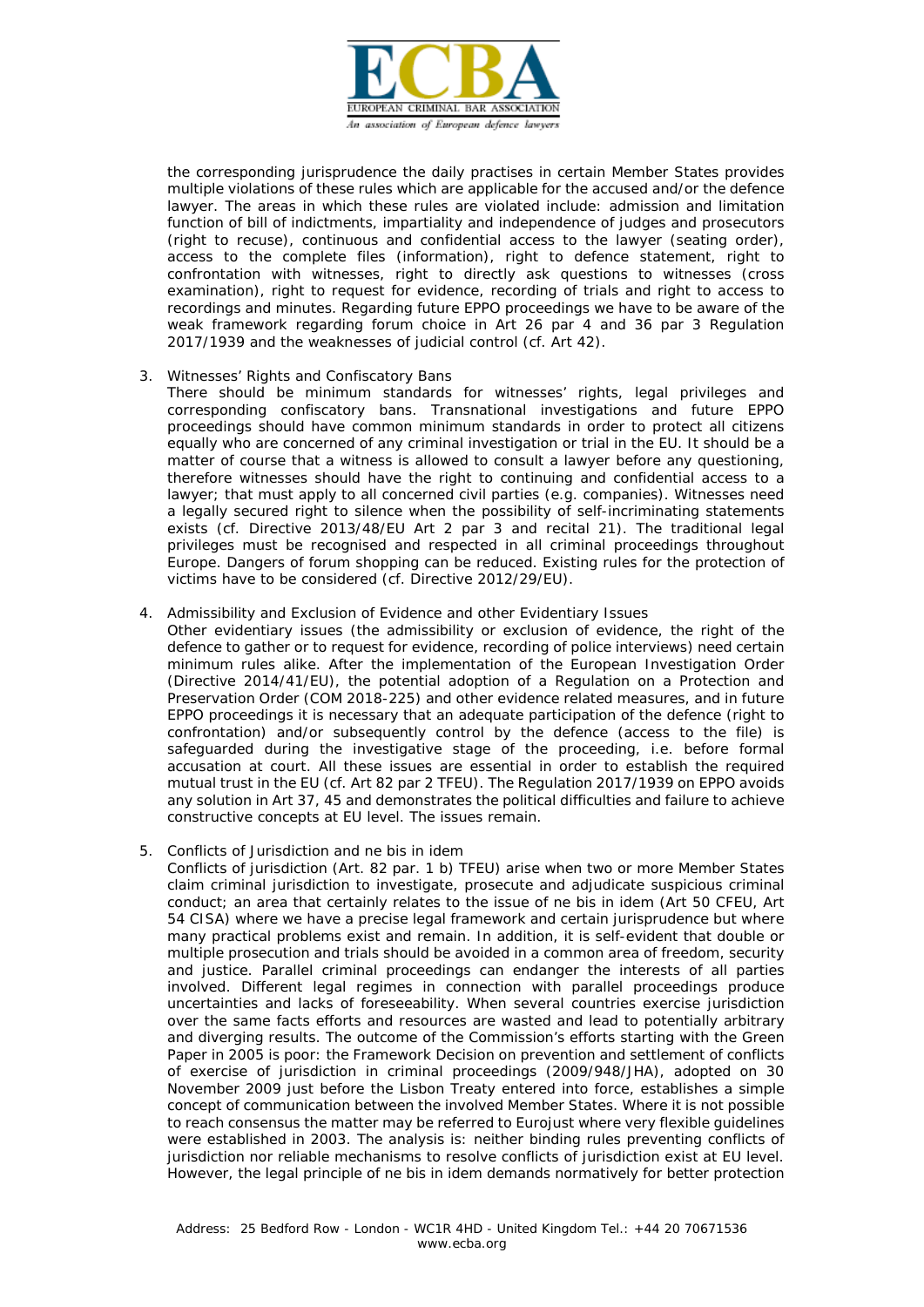

in the phase (investigation, prosecution, trial, sentence) prior to the direct applicability of the ne bis idem principle (according to the jurisprudence of the CJEU, cf. *ECBA Handbook on the EAW* E.1 and J: [http://handbook.ecba-eaw.org/\)](http://handbook.ecba-eaw.org/).

6. Remedies and Appeal

In all phases of criminal proceedings it is necessary to grant effective legal remedies in order to improve the quality of criminal proceedings and judicial decisions including judgements. Procedural guarantees including the right to be heard are not sufficiently protected (i.e. practically and efficiently not only theoretically and illusionary). One of the most crucial issues is the factual prevention of the defence from information (evidence, files) during the investigative stage of a criminal proceeding. Accordingly the Regulation 2017/1939 on EPPO refers to national law (Art 45 par 2) and in Art 41 par 2 b to the Directive 2012/13/EU (Art 7) which allows ("at the latest") the exclusion from access to the file until the formal accusation to a judgment of a court. In order to be in a position to control and to consider filing a remedy, as a matter of principle, the defence should get access to the complete file which has been presented to the court or another judicial authority upon the request for search warrants, confiscation or freezing orders, telephone tapping or other bugging operations and other coercive measures (cf. Art 7 par 1 Directive 2012/13/EU for arrest warrants). Prevention from access to information avoids justice and fairness of any proceeding.

7. Compensation

The longstanding discussion on EPPO since 2013 and the many different interim drafts have further demonstrated that compensation is not seen as an issue relating to criminal proceedings at the EU level. The Regulation on EPPO establishes rules on compensation (cf. Art 113 Regulation 2017/1939), however, that is neither a general rule as a minimum standard for criminal proceedings throughout the EU nor does it cover compensation for damages after (ex post) unlawful deprivation of liberty (cf. Art 5 para 5 ECHR) or other (ex post) unjustified coercive measures, or for legal fees in cases of acquittal or termination of the investigation (independent of detention), due to lack of evidence or, in cases of proven innocence, as the result of an investigation or after miscarriage of justice (cf. Protocol no. 7 to the Convention, Art 3, and Art 14 par 6 ICCPR). The European legislator should close this gap. As a red line, any acquittal must lead to compensation including legal fees at a reasonable level. Many further questions arise and demand for minimum standards throughout Europe, such as: Is there a right to compensation for non-material loss (e.g. moral damages) resulting from unlawful detention? How is the right to compensation for non-material loss calculated (e.g. on the basis of evidence and/or a fixed rate per day, week or month)? What factors are taken into account in determining whether compensation for non-material loss should be awarded? Or is an individual who was unlawfully detained automatically entitled to such compensation? Is there a requirement for reasoning to be provided in support of any decision not to award compensation for non-material loss? Is there any cap on the amount of compensation for non-material loss which can be paid in an individual case? Is compensation for non-material loss usually awarded following a compensation claim for unlawful (pre-trial) detention? Which rules on compensation should exist for EAW's (issuing and/or executing state)?

#### IV. Agenda 2020

Action should continue to be taken at the EU level in order to strengthen the rights of suspected or accused persons in criminal proceedings. This initiative will ultimately lead to the strengthening of the legal principle of mutual recognition and its underlying foundation: mutual trust. Following the election in 2019 it will be appropriate to determine the future working programme of the EU Institutions. The time for political preparation is running. The difficulties and complexity of certain legal issues should not discourage action. The ECBA suggests therefore the initiative "Agenda 2020: A new Roadmap on minimum standards of certain procedural safeguards" which should include research by studies, impact assessment(s) by the EC and eventually legislation by means of Directives or Regulations (cf. Art 82 TFEU) on the following (cf. Guest Editorial eucrim 2017/1):